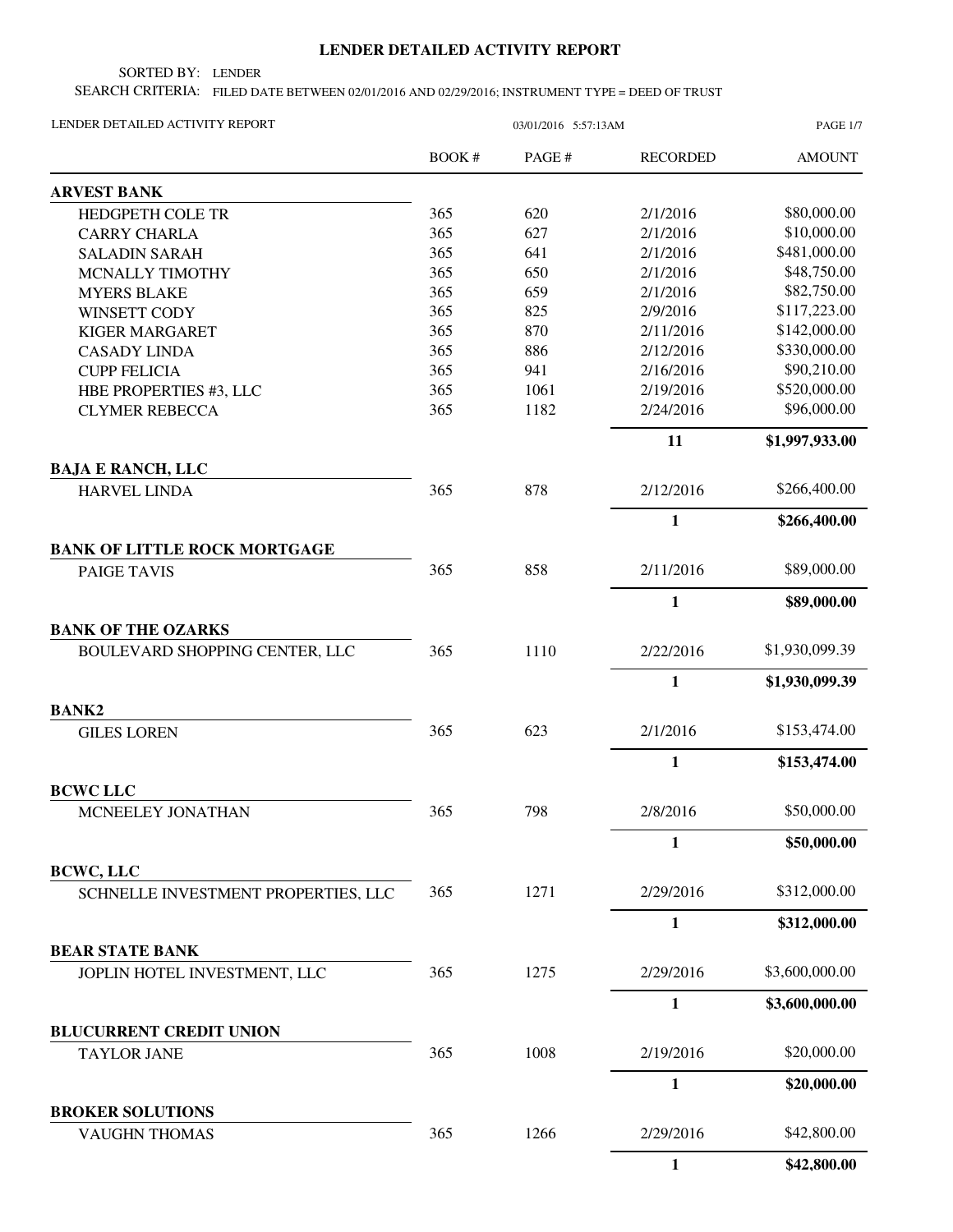| LENDER DETAILED ACTIVITY REPORT |  |
|---------------------------------|--|
|                                 |  |

03/01/2016 5:57:13AM

PAGE 2/7

|                                                            | <b>BOOK#</b> | PAGE#        | <b>RECORDED</b>        | <b>AMOUNT</b>                |
|------------------------------------------------------------|--------------|--------------|------------------------|------------------------------|
| <b>CALIBER HOME LOANS</b>                                  |              |              |                        |                              |
| <b>KINSCH LINDA</b>                                        | 365          | 720          | 2/4/2016               | \$51,744.00                  |
| NEUMAN JOHN J                                              | 365          | 813          | 2/8/2016               | \$63,741.00                  |
| STUDYVIN PARKER                                            | 365          | 1235         | 2/26/2016              | \$103,098.00                 |
|                                                            |              |              | 3                      | \$218,583.00                 |
| <b>CARRINGTON MORTGAGE SERVICES</b>                        |              |              |                        |                              |
| <b>BRADY ALLYSSA</b>                                       | 365          | 637          | 2/1/2016               | \$86,896.00                  |
|                                                            |              |              | $\mathbf{1}$           | \$86,896.00                  |
| <b>COMMERCE BANK</b>                                       |              |              |                        |                              |
| <b>CLARK CLARENCE TR</b>                                   | 365          | 959          | 2/17/2016              | \$200,000.00                 |
|                                                            |              |              | $\mathbf{1}$           | \$200,000.00                 |
| <b>COMMUNITY BANK &amp; TRUST</b><br><b>SWIM CHRISTINA</b> | 365          | 1109         | 2/22/2016              | \$87,403.00                  |
|                                                            |              |              |                        |                              |
|                                                            |              |              | $\mathbf{1}$           | \$87,403.00                  |
| <b>COMMUNITY BANK AND TRUST</b>                            |              |              |                        |                              |
| CARLIN-BANDY ENTERPRISES, LLC                              | 365          | 830          | 2/9/2016               | \$170,000.00                 |
| PALMER JAN                                                 | 365          | 896          | 2/12/2016              | \$187,500.00<br>\$204,500.00 |
| <b>AKIN RUBY</b>                                           | 365          | 1207         | 2/25/2016              | \$61,000.00                  |
| <b>SHAVER JACQUELYN</b>                                    | 365<br>365   | 1279<br>1280 | 2/29/2016<br>2/29/2016 | \$14,000.00                  |
| <b>DOBBS RACHEL</b>                                        |              |              |                        |                              |
|                                                            |              |              | 5                      | \$637,000.00                 |
| <b>COMMUNITY NATIONAL BANK</b>                             | 365          | 1001         | 2/19/2016              | \$244,000.00                 |
| <b>RICHARDS TYLER</b><br><b>ALDRIDGE COOURTNEY</b>         | 365          | 1252         | 2/29/2016              | \$22,000.00                  |
|                                                            |              |              |                        |                              |
| <b>CROSSCOUNTRY MORTGAGE</b>                               |              |              | $\overline{2}$         | \$266,000.00                 |
| <b>TOLAN THEODORE</b>                                      | 365          | 1237         | 2/26/2016              | \$204,725.00                 |
|                                                            |              |              | 1                      | \$204,725.00                 |
| <b>DITECH FINANCIAL</b>                                    |              |              |                        |                              |
| <b>HART JENNIFER</b>                                       | 365          | 671          | 2/2/2016               | \$51,500.00                  |
|                                                            |              |              | $\mathbf{1}$           | \$51,500.00                  |
| <b>EQUITABLE MORTGAGE</b>                                  |              |              |                        |                              |
| OREM LINDA                                                 | 365          | 683          | 2/3/2016               | \$100,000.00                 |
|                                                            |              |              | $\mathbf{1}$           | \$100,000.00                 |
| <b>FARM CREDIT SERVICES OF WESTERN ARKANSAS</b>            |              |              |                        |                              |
| <b>GATES CARL</b>                                          | 365          | 667          | 2/2/2016               | \$260,400.00                 |
| <b>GATES CARL</b>                                          | 365          | 668          | 2/2/2016               | \$1,392,000.00               |
| <b>GATES CARL</b>                                          | 365          | 669          | 2/2/2016               | \$163,600.00                 |
|                                                            |              |              | 3                      | \$1,816,000.00               |
| <b>FARM SERVICE AGENCY</b><br><b>HEIDLAGE MATTHEW</b>      | 365          | 1171         | 2/24/2016              | \$98,100.00                  |
|                                                            |              |              | $\mathbf{1}$           | \$98,100.00                  |
|                                                            |              |              |                        |                              |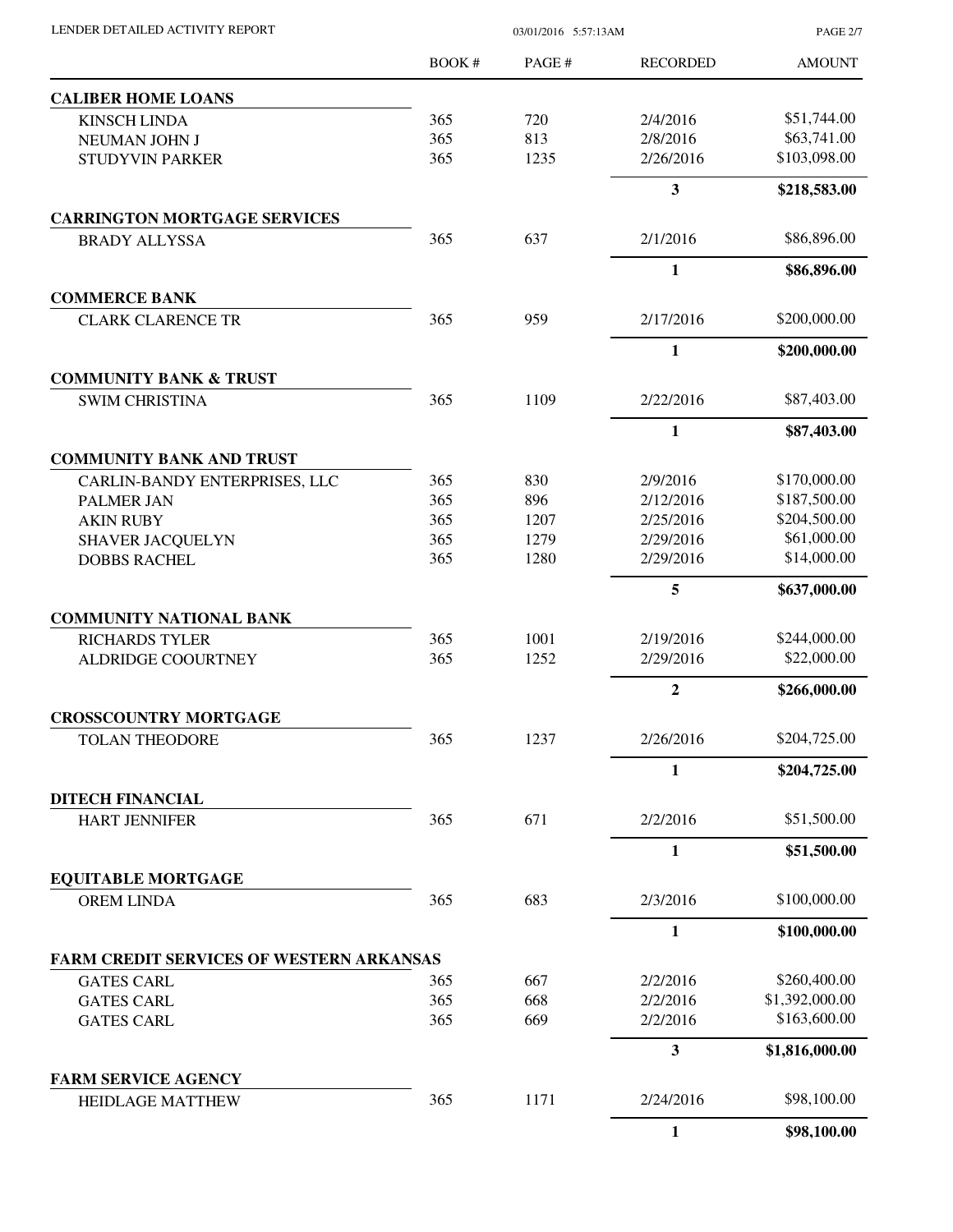| LENDER DETAILED ACTIVITY REPORT              | 03/01/2016 5:57:13AM |                                                                        |                 | <b>PAGE 3/7</b> |  |
|----------------------------------------------|----------------------|------------------------------------------------------------------------|-----------------|-----------------|--|
|                                              | BOOK #               | PAGE #                                                                 | <b>RECORDED</b> | <b>AMOUNT</b>   |  |
| <b>FCS FINANCIAL</b>                         |                      |                                                                        |                 |                 |  |
| <b>CHRISCO JULIE</b>                         | 365                  | 975                                                                    | 2/17/2016       | \$98,200.00     |  |
| <b>HEIDLAGE MATTHEW</b>                      | 365                  | 1170                                                                   | 2/24/2016       | \$109,000.00    |  |
| <b>MARRS LESLIE</b>                          | 365                  | 1174                                                                   | 2/24/2016       | \$246,682.00    |  |
|                                              |                      |                                                                        | 3               | \$453,882.00    |  |
| FIRST COMMUNITY BANK                         |                      |                                                                        |                 |                 |  |
| HENLEY PROPERTIES, LLC                       | 365                  | 748                                                                    | 2/5/2016        | \$650,000.00    |  |
| <b>STEVENS ANDREA</b>                        | 365                  |                                                                        | 2/11/2016       | \$30,000.00     |  |
| <b>SPENCER HOPE</b>                          | 365                  | 1193                                                                   | 2/25/2016       | \$30,600.00     |  |
| <b>WILSON CHEYENNE</b>                       | 365                  |                                                                        | 2/29/2016       | \$98,000.00     |  |
| <b>HOWE SHELBY</b>                           | 365                  | 859<br>1253<br>1260<br>644<br>1099<br>730<br>690<br>833<br>833<br>1129 | 2/29/2016       | \$95,000.00     |  |
|                                              |                      |                                                                        | 5               | \$903,600.00    |  |
| <b>FLAT BRANCH MORTGAGE</b>                  |                      |                                                                        |                 |                 |  |
| <b>DALTON JESSICA</b>                        | 365                  |                                                                        | 2/1/2016        | \$49,050.00     |  |
| <b>MARTIN JENNIFER</b>                       | 365                  |                                                                        | 2/22/2016       | \$126,666.00    |  |
|                                              |                      |                                                                        | $\overline{2}$  | \$175,716.00    |  |
| FREEDOM BANK OF SOUTHERN MISSOURI            | 365                  |                                                                        | 2/4/2016        | \$258,500.00    |  |
| SORENSEN GLENDA TR                           |                      |                                                                        |                 |                 |  |
|                                              |                      |                                                                        | 1               | \$258,500.00    |  |
| FREEDOM MORTGAGE CORPORATION<br>PETERS EMILY | 365                  |                                                                        | 2/3/2016        | \$103,981.00    |  |
|                                              |                      |                                                                        | $\mathbf{1}$    | \$103,981.00    |  |
| <b>GOSSETT MARTHA</b>                        |                      |                                                                        |                 |                 |  |
| <b>BOWMAN CHARLYNE</b>                       | 365                  |                                                                        | 2/9/2016        | \$0.00          |  |
|                                              |                      |                                                                        | $\mathbf{1}$    | \$0.00          |  |
| <b>GOSSETT RICKY</b>                         |                      |                                                                        |                 |                 |  |
| <b>BOMAN GRANT</b>                           | 365                  |                                                                        | 2/9/2016        | \$0.00          |  |
|                                              |                      |                                                                        | 1               | \$0.00          |  |
| <b>HENTZ VINCENT</b>                         |                      |                                                                        |                 |                 |  |
| <b>FRISKEY MATTHEW</b>                       | 365                  |                                                                        | 2/22/2016       | \$26,100.00     |  |
|                                              |                      |                                                                        | $\mathbf{1}$    | \$26,100.00     |  |
| <b>HIGGINS MANLEY</b>                        |                      |                                                                        |                 |                 |  |
| <b>BURDGE CAROL</b>                          | 365                  | 760                                                                    | 2/5/2016        | \$12,000.00     |  |
|                                              |                      |                                                                        | $\mathbf{1}$    | \$12,000.00     |  |
| <b>HOMETOWN BANK</b>                         |                      |                                                                        |                 |                 |  |
| RICHARDSON KENDRA                            | 365                  | 872                                                                    | 2/11/2016       | \$154,850.00    |  |
|                                              |                      |                                                                        | $\mathbf{1}$    | \$154,850.00    |  |
| HOMEWARD RESIDENTIAL<br><b>HALL DONN</b>     | 365                  | 707                                                                    | 2/4/2016        | \$90,000.00     |  |
|                                              |                      |                                                                        | 1               | \$90,000.00     |  |
|                                              |                      |                                                                        |                 |                 |  |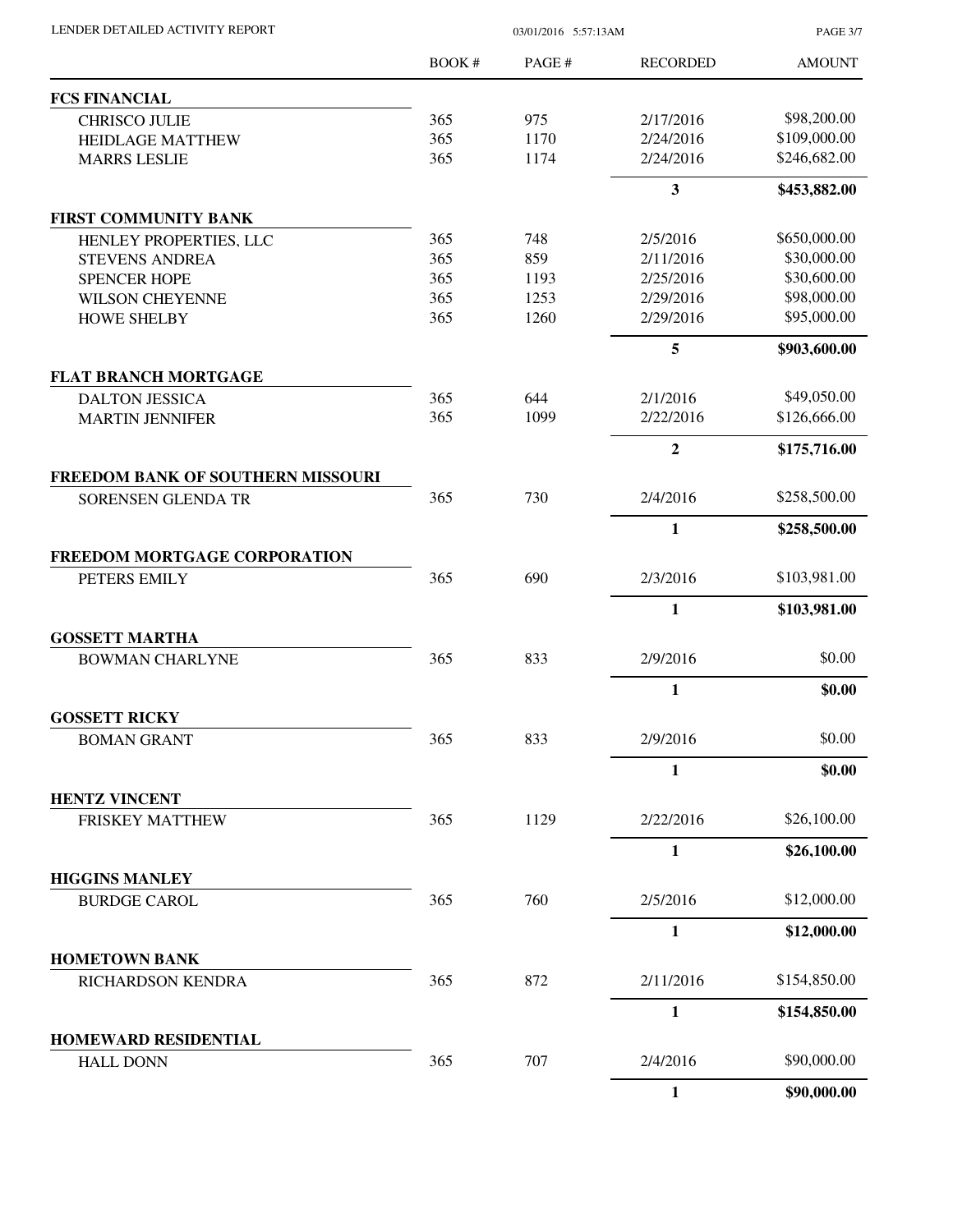PAGE 4/7

|                                                | <b>BOOK#</b> | PAGE # | <b>RECORDED</b>         | <b>AMOUNT</b>  |
|------------------------------------------------|--------------|--------|-------------------------|----------------|
| <b>JPMORGAN CHASE BANK</b>                     |              |        |                         |                |
| <b>SLATES BRIAN</b>                            | 365          | 736    | 2/4/2016                | \$125,000.00   |
| <b>SLATES BRIAN</b>                            | 365          | 758    | 2/5/2016                | \$125,000.00   |
| WHITE NANCY                                    | 365          | 1104   | 2/22/2016               | \$161,519.00   |
|                                                |              |        | $\overline{\mathbf{3}}$ | \$411,519.00   |
| <b>LABETTE BANK</b>                            |              |        |                         |                |
| <b>WU TRICIA</b>                               | 365          | 820    | 2/9/2016                | \$2,000,000.00 |
|                                                |              |        | 1                       | \$2,000,000.00 |
| <b>LEDBETTER CARL TR</b>                       | 365          | 837    | 2/10/2016               | \$40,000.00    |
| <b>HUGHES AMY</b>                              |              |        |                         |                |
|                                                |              |        | $\mathbf{1}$            | \$40,000.00    |
| LOANDEPOT.COM, LLC<br><b>KREUTZER RONDA</b>    | 365          | 1186   | 2/25/2016               | \$249,287.00   |
|                                                |              |        | $\mathbf{1}$            | \$249,287.00   |
| <b>METROPOLITAN NATIONAL BANK</b>              |              |        |                         |                |
| <b>DEWITT DEBRA</b>                            | 365          | 722    | 2/4/2016                | \$332,800.00   |
|                                                |              |        | 1                       | \$332,800.00   |
| <b>MID-MISSOURI BANK</b>                       |              |        |                         |                |
| <b>BOES RUTH</b>                               | 365          | 994    | 2/18/2016               | \$217,200.00   |
|                                                |              |        | 1                       | \$217,200.00   |
| MISSOURI ELECTRIC COOPERATIVES EMPOYEES CREDIT |              |        |                         |                |
| <b>WARD JAMIE</b>                              | 365          | 983    | 2/18/2016               | \$60,000.00    |
|                                                |              |        | 1                       | \$60,000.00    |
| <b>MORTGAGE RESEARCH CENTER</b>                |              |        |                         |                |
| <b>MCELROY KATHERINE</b>                       | 365          | 890    | 2/12/2016               | \$196,377.00   |
|                                                |              |        | 1                       | \$196,377.00   |
| PACIFIC UNION FINANCIAL                        |              |        |                         |                |
| HUDSON CHARENE                                 | 365          | 1241   | 2/26/2016               | \$124,955.00   |
|                                                |              |        | 1                       | \$124,955.00   |
| PEOPLES BANK                                   |              |        |                         |                |
| <b>DAY JANET</b>                               | 365          | 745    | 2/5/2016                | \$250,500.00   |
| <b>KELLEY ERIN</b>                             | 365          | 885    | 2/12/2016               | \$172,000.00   |
| <b>COLE TARCELA</b>                            | 365          | 960    | 2/17/2016               | \$261,921.55   |
| <b>GRAHAM MELANIE</b>                          | 365          | 965    | 2/17/2016               | \$353,600.00   |
| <b>SMITH REBECCA</b>                           | 365          | 1010   | 2/19/2016               | \$63,500.00    |
| PERRY LYNSEY                                   | 365          | 1080   | 2/19/2016               | \$425,000.00   |
| LONGNECKER JENNIFER                            | 365          | 1176   | 2/24/2016               | \$1,900,000.00 |
| <b>WILSON KIMBERLY</b>                         | 365          | 1283   | 2/29/2016               | \$142,500.00   |
|                                                |              |        | 8                       | \$3,569,021.55 |
| PEOPLES BANK OF SENECA                         |              |        |                         |                |
| <b>KITCHEN GINGER C</b>                        | 365          | 787    | 2/8/2016                | \$119,200.00   |
| <b>KITCHEN GINGER C</b>                        | 365          | 788    | 2/8/2016                | \$13,410.00    |
| <b>HARRIS KENYON KIRK</b>                      | 365          | 789    | 2/8/2016                | \$153,200.00   |
| HARRIS KENYON KIRK                             | 365          | 790    | 2/8/2016                | \$15,750.00    |
|                                                |              |        | 4                       | \$301,560.00   |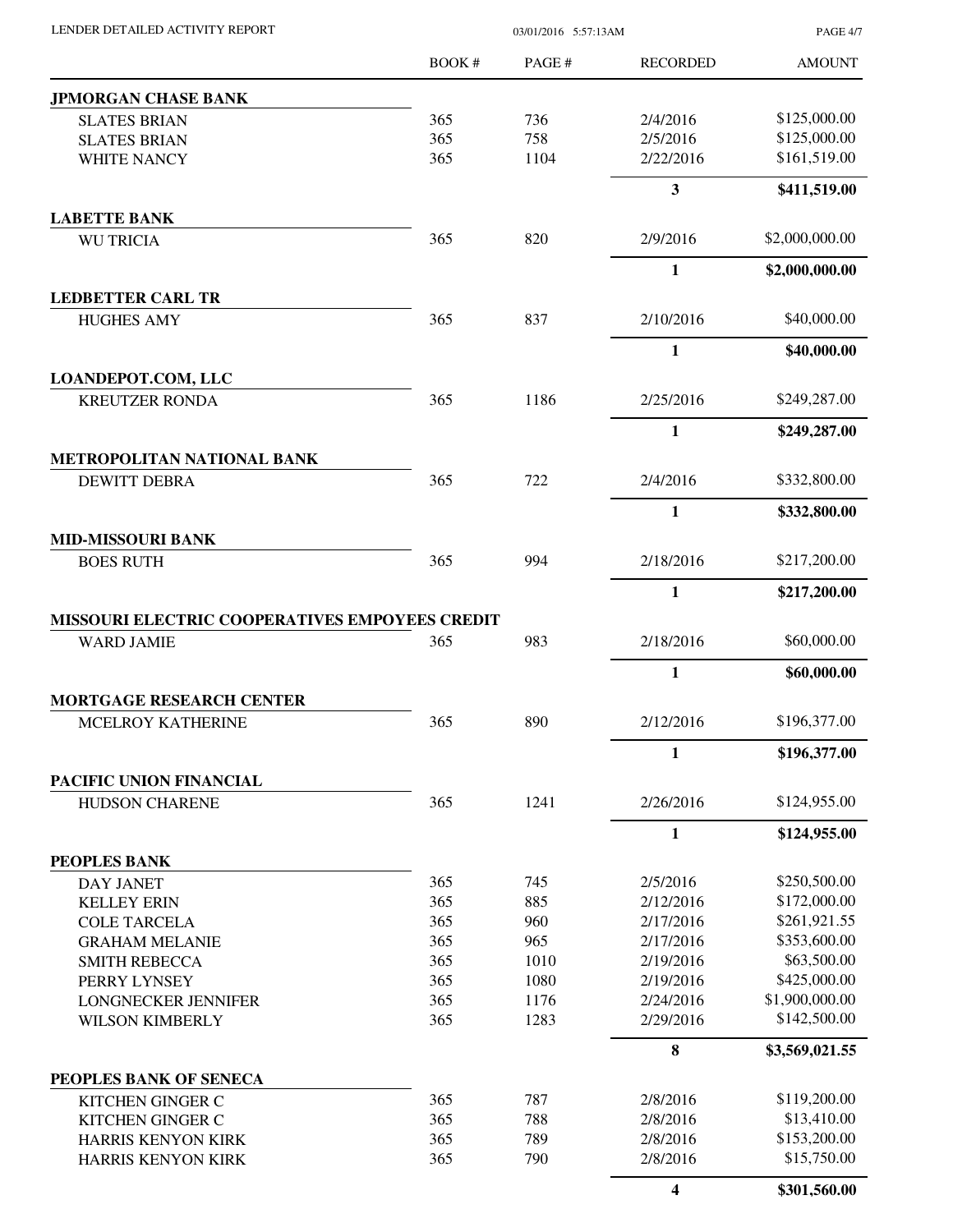| LENDER DETAILED ACTIVITY REPORT<br>03/01/2016 5:57:13AM |        |        |                  | <b>PAGE 5/7</b> |
|---------------------------------------------------------|--------|--------|------------------|-----------------|
|                                                         | BOOK # | PAGE # | <b>RECORDED</b>  | <b>AMOUNT</b>   |
| <b>PINNACLE BANK</b>                                    |        |        |                  |                 |
| PINK BRIAN L                                            | 365    | 804    | 2/8/2016         | \$25,600.00     |
| <b>CARTER CARRIE</b>                                    | 365    | 905    | 2/16/2016        | \$120,000.00    |
|                                                         |        |        | $\boldsymbol{2}$ | \$145,600.00    |
| PREMIER HOME MORTGAGE                                   |        |        |                  |                 |
| <b>SANCHEZ BARBARA</b>                                  | 365    | 862    | 2/11/2016        | \$56,555.00     |
| <b>TALBOT ROBERT</b>                                    | 365    | 993    | 2/18/2016        | \$74,000.00     |
| <b>FAUBION SHAYLA</b>                                   | 365    | 1230   | 2/26/2016        | \$42,221.00     |
|                                                         |        |        | 3                | \$172,776.00    |
| <b>QUICKEN LOANS</b>                                    |        |        |                  |                 |
| <b>MORGAN BRIAN</b>                                     | 365    | 646    | 2/1/2016         | \$88,013.00     |
| PEREZ YOERIX                                            | 365    | 647    | 2/1/2016         | \$95,025.00     |
| <b>BIRNER KERRY</b>                                     | 365    | 687    | 2/3/2016         | \$53,622.00     |
| TURNER STACY                                            | 365    | 696    | 2/3/2016         | \$79,339.00     |
| <b>MORGAN REGINA</b>                                    | 365    | 899    | 2/12/2016        | \$69,698.00     |
| <b>DAVIS FERN</b>                                       | 365    | 939    | 2/16/2016        | \$136,846.00    |
|                                                         |        |        | 6                | \$522,543.00    |
| <b>QUICKEN LOANS INC</b>                                |        |        |                  |                 |
| HUMBYRD JULIE C                                         | 365    | 809    | 2/8/2016         | \$92,399.00     |
|                                                         |        |        | $\mathbf{1}$     | \$92,399.00     |
| <b>RURAL MISSOURI</b>                                   |        |        |                  |                 |
| R AND C TIRE SHOP, LLC                                  | 365    | 1139   | 2/23/2016        | \$117,000.00    |
|                                                         |        |        | $\mathbf{1}$     | \$117,000.00    |
| <b>SILER JAMES</b>                                      |        |        |                  |                 |
| <b>SOOTER KEVIN</b>                                     | 365    | 1196   | 2/25/2016        | \$38,000.00     |
|                                                         |        |        | $\mathbf{1}$     | \$38,000.00     |
| <b>SILER LINDA</b>                                      |        |        |                  |                 |
| <b>SOOTER SHANNON</b>                                   | 365    | 1196   | 2/25/2016        | \$38,000.00     |
|                                                         |        |        | $\mathbf{1}$     | \$38,000.00     |
| <b>SIMMONS FIRST NATIONAL BANK</b>                      |        |        |                  |                 |
| <b>HALL AUDREY</b>                                      | 365    | 1180   | 2/24/2016        | \$81,233.00     |
| <b>BURLESON KEITH</b>                                   | 365    | 1239   | 2/26/2016        | \$71,465.00     |
|                                                         |        |        | $\boldsymbol{2}$ | \$152,698.00    |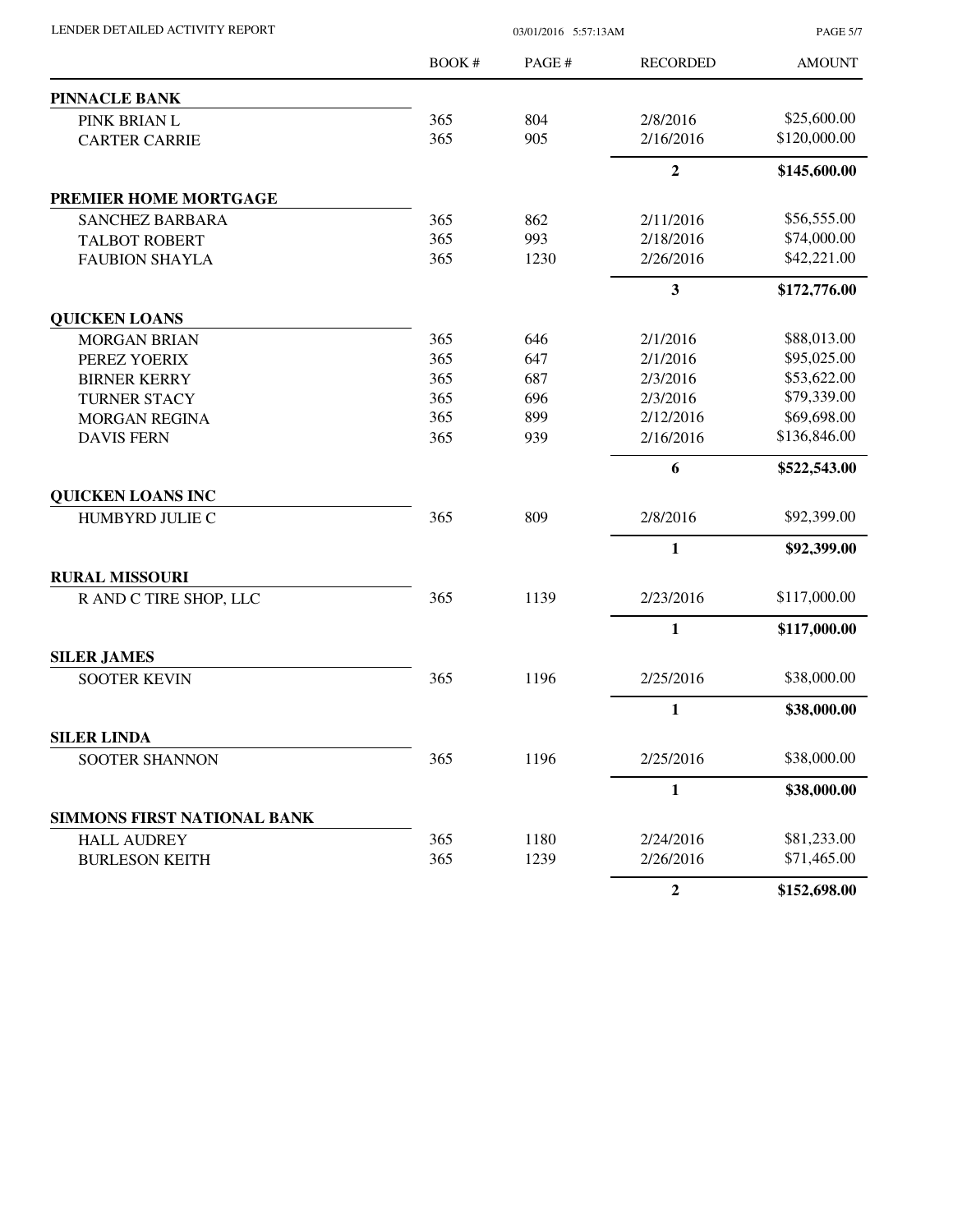PAGE 6/7

|                                                    | BOOK # | PAGE # | <b>RECORDED</b>  | <b>AMOUNT</b>  |
|----------------------------------------------------|--------|--------|------------------|----------------|
| SOUTHWEST MISSOURI BANK                            |        |        |                  |                |
| <b>ALLEN TRACY</b>                                 | 365    | 662    | 2/1/2016         | \$82,000.00    |
| <b>BARNETT KELLI</b>                               | 365    | 673    | 2/2/2016         | \$20,000.00    |
| <b>DOWELL ROANNA</b>                               | 365    | 674    | 2/2/2016         | \$61,600.00    |
| <b>WHEELAN SCOTT</b>                               | 365    | 675    | 2/2/2016         | \$100,000.00   |
| <b>BARNARD CHANDLEY</b>                            | 365    | 762    | 2/5/2016         | \$82,000.00    |
| PEARMAN LARRY V                                    | 365    | 800    | 2/8/2016         | \$91,900.00    |
| HOPKINS BEVERLY E                                  | 365    | 802    | 2/8/2016         | \$9,000.00     |
| <b>WILLIAMS VANESSA</b>                            | 365    | 895    | 2/12/2016        | \$85,000.00    |
| <b>GAUDETTE DEBORAH</b>                            | 365    | 901    | 2/16/2016        | \$152,600.00   |
| <b>SMITH KANDI JO</b>                              | 365    | 1148   | 2/23/2016        | \$33,500.00    |
| <b>WARREN DANIELLE</b>                             | 365    | 1163   | 2/24/2016        | \$58,400.00    |
| THE PRESLEY FAMILY TRUST                           | 365    | 1164   | 2/24/2016        | \$200,000.00   |
| PLUMMER LINDA                                      | 365    | 1214   | 2/26/2016        | \$61,000.00    |
| <b>HARRISON GEORGE</b>                             | 365    | 1224   | 2/26/2016        | \$65,000.00    |
| WHITE HELEN                                        | 365    | 1278   | 2/29/2016        | \$390,000.00   |
| <b>EASTIN SHEILA</b>                               | 365    | 1284   | 2/29/2016        | \$10,000.00    |
| <b>DAVIS LINDA TR</b>                              | 365    | 1285   | 2/29/2016        | \$152,299.35   |
| <b>ALLEN DEE ANNE</b>                              | 365    | 1286   | 2/29/2016        | \$50,000.00    |
|                                                    |        |        | 18               | \$1,704,299.35 |
| THE BANK OF WYANDOTTE<br><b>NUNES BRANDI</b>       | 365    | 979    | 2/17/2016        | \$76,890.00    |
|                                                    |        |        |                  |                |
|                                                    |        |        | $\mathbf{1}$     | \$76,890.00    |
| THE FIRST NATIONAL BANK OF GIRARD<br>PETTY BRANDON | 365    | 733    | 2/4/2016         | \$16,000.00    |
| <b>TROUT LEEANN</b>                                | 365    | 742    | 2/5/2016         | \$148,000.00   |
|                                                    |        |        |                  |                |
| <b>USBANK</b>                                      |        |        | $\boldsymbol{2}$ | \$164,000.00   |
| <b>BERNTSEN JESSICA</b>                            | 365    | 635    | 2/1/2016         | \$169,866.00   |
| <b>HOXSIE SUSAN</b>                                | 365    | 836    | 2/10/2016        | \$50,000.00    |
| <b>NAGRA TRIDEEP</b>                               | 365    | 934    | 2/16/2016        | \$476,000.00   |
| <b>DILL LERA</b>                                   | 365    | 1063   | 2/19/2016        | \$140,750.00   |
| <b>COX TIMOTHY</b>                                 | 365    | 1145   | 2/23/2016        | \$90,000.00    |
| <b>BRADY JAMES</b>                                 | 365    | 1146   | 2/23/2016        | \$185,000.00   |
| <b>SHERROD MARSHA TR</b>                           | 365    | 1203   | 2/25/2016        | \$300,000.00   |
| STEWART REBECCA                                    | 365    | 1231   | 2/26/2016        | \$75,000.00    |
|                                                    |        |        | 8                | \$1,486,616.00 |
| <b>UMB BANK</b>                                    |        |        |                  |                |
| <b>CARUTHERS MARTY J</b>                           | 365    | 810    | 2/8/2016         | \$66,100.00    |
| <b>SEUFERT DEBRA</b>                               | 365    | 1120   | 2/22/2016        | \$60,000.00    |
|                                                    |        |        | $\boldsymbol{2}$ | \$126,100.00   |
| UNIVERSITY ISLAMIC FINANCIAL CORPORATION           |        |        |                  |                |
| <b>ARIF AZKA</b>                                   | 365    | 969    | 2/17/2016        | \$270,000.00   |
| <b>WELCH STATE BANK</b>                            |        |        | $\mathbf{1}$     | \$270,000.00   |
| <b>SWEETEN TINA</b>                                | 365    | 953    | 2/17/2016        | \$40,821.00    |
|                                                    |        |        | $\mathbf{1}$     | \$40,821.00    |